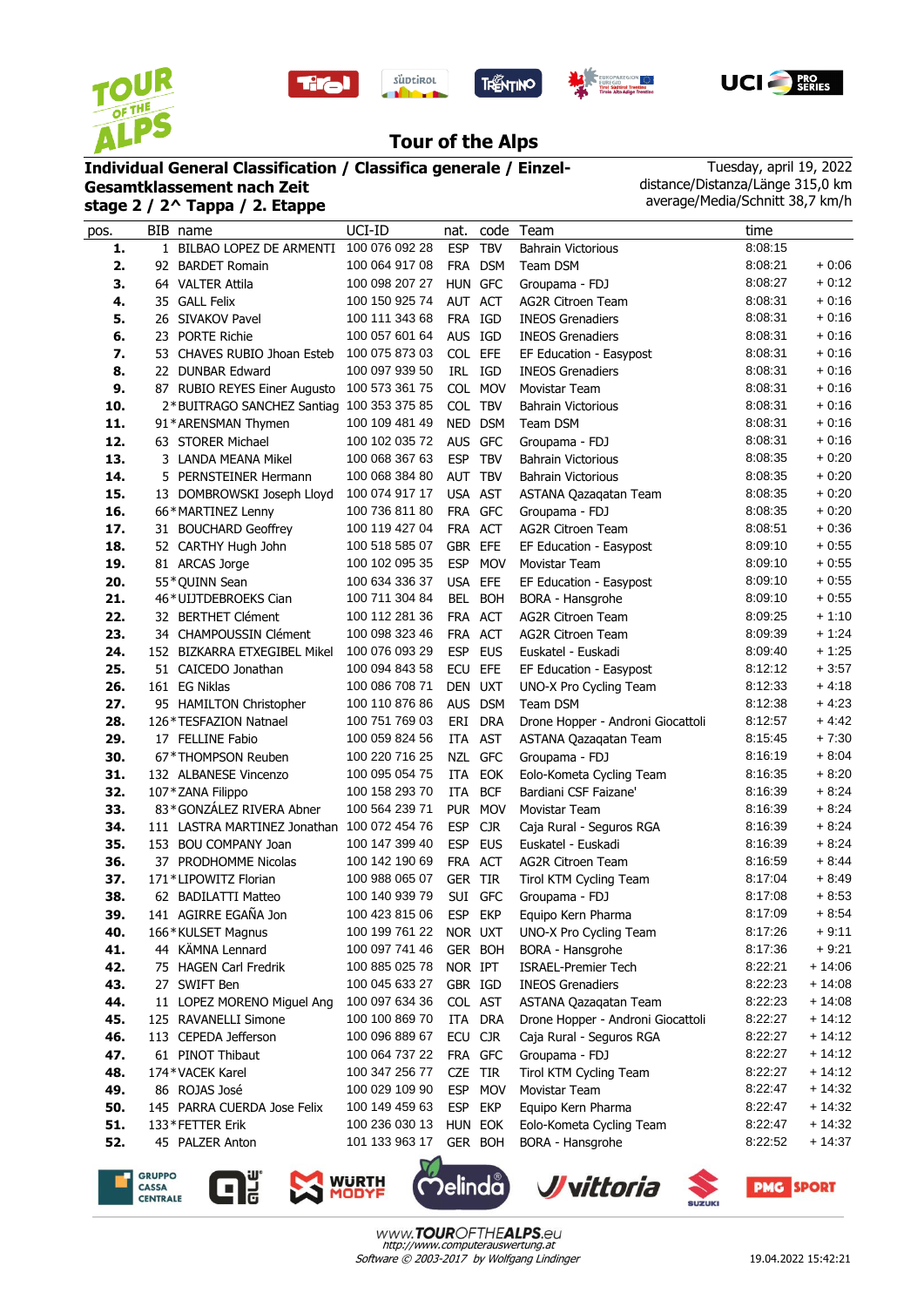| 2<br>Tour of the Alps |                                        |                                  |            |            |                                                   |                    |                      |  |  |  |  |
|-----------------------|----------------------------------------|----------------------------------|------------|------------|---------------------------------------------------|--------------------|----------------------|--|--|--|--|
| 53.                   | 12 DE LA CRUZ MELGAREJO Da             | 100 071 758 59                   | <b>ESP</b> | AST        | ASTANA Qazaqatan Team                             | 8:22:52            | $+14:37$             |  |  |  |  |
| 54.                   | 6*ZAMBANINI Edoardo                    | 100 300 493 68                   | ITA        | <b>TBV</b> | <b>Bahrain Victorious</b>                         | 8:23:12            | $+14:57$             |  |  |  |  |
| 55.                   | 156*IRIBAR JAUREGI Unai                | 100 157 100 41                   | <b>ESP</b> | <b>EUS</b> | Euskatel - Euskadi                                | 8:23:35            | $+15:20$             |  |  |  |  |
| 56.                   | 73 FROOME Chris                        | 100 043 936 76                   | GBR IPT    |            | <b>ISRAEL-Premier Tech</b>                        | 8:23:51            | $+15:36$             |  |  |  |  |
| 57.                   | 82 BARTA William                       | 100 100 895 96                   |            | USA MOV    | Movistar Team                                     | 8:23:57            | $+15:42$             |  |  |  |  |
| 58.                   | 14 HENAO GOMEZ Sebastian               | 100 079 968 24                   | COL AST    |            | ASTANA Qazaqatan Team                             | 8:23:57            | $+15:42$             |  |  |  |  |
| 59.                   | 76 NIZZOLO Giacomo                     | 100 058 761 60                   | ITA        | IPT        | <b>ISRAEL-Premier Tech</b>                        | 8:25:26            | $+17:11$             |  |  |  |  |
| 60.                   | 33 CALMEJANE Lilian                    | 100 088 951 83                   | <b>FRA</b> | <b>ACT</b> | <b>AG2R Citroen Team</b>                          | 8:25:46            | $+17:31$             |  |  |  |  |
| 61.                   | 157 ITURRIA SEGUROLA Mikel             | 100 087 485 72                   | <b>ESP</b> | <b>EUS</b> | Euskatel - Euskadi                                | 8:25:46            | $+17:31$             |  |  |  |  |
| 62.                   | 42 FABBRO Matteo                       | 100 090 959 54                   | ITA        | <b>BOH</b> | BORA - Hansgrohe                                  | 8:26:10            | $+17:55$             |  |  |  |  |
| 63.                   | 122 BAIS Mattia                        | 100 138 797 71                   | ITA        | <b>DRA</b> | Drone Hopper - Androni Giocattoli                 | 8:26:13            | $+17:58$             |  |  |  |  |
| 64.                   | 155 ETXEBERRIA ZAFRA Asier             | 100 424 787 08                   | <b>ESP</b> | <b>EUS</b> | Euskatel - Euskadi                                | 8:26:13            | $+17:58$             |  |  |  |  |
| 65.                   | 134 DINA Márton                        | 100 088 167 75                   | <b>HUN</b> | EOK        | Eolo-Kometa Cycling Team                          | 8:26:18            | $+18:03$             |  |  |  |  |
| 66.                   | 144* ARRIETA LIZARRAGA Igor            | 100 486 724 59                   | <b>ESP</b> | <b>EKP</b> | Equipo Kern Pharma                                | 8:26:25            | $+18:10$             |  |  |  |  |
| 67.                   | 54 GHEBREMEDHIN Merhawi                | 100 088 551 71                   | ERI        | EFE        | EF Education - Easypost                           | 8:26:25            | $+18:10$             |  |  |  |  |
| 68.                   | 24 PUCCIO Salvatore                    | 100 055 878 87                   | ITA        | IGD        | <b>INEOS Grenadiers</b>                           | 8:26:27            | $+18:12$             |  |  |  |  |
| 69.                   | 103 COVILI Luca                        | 100 101 857 88                   | ITA        | <b>BCF</b> | Bardiani CSF Faizane'                             | 8:27:22            | $+19:07$             |  |  |  |  |
| 70.                   | 106*RASTELLI Luca                      | 100 159 050 51                   | ITA        | <b>BCF</b> | Bardiani CSF Faizane'                             | 8:27:22            | $+19:07$             |  |  |  |  |
| 71.                   | 47 ZWIEHOFF Ben                        | 100 077 062 28                   |            | GER BOH    | BORA - Hansgrohe                                  | 8:27:28            | $+19:13$             |  |  |  |  |
| 72.                   | 4 NOVAK Domen                          | 100 093 724 06                   | <b>SLO</b> | <b>TBV</b> | <b>Bahrain Victorious</b>                         | 8:28:39            | $+20.24$             |  |  |  |  |
| 73.                   | 146 * COBO CAYON Ivan                  | 100 235 651 22                   | <b>ESP</b> | <b>EKP</b> | Equipo Kern Pharma                                | 8:29:39            | $+21:24$             |  |  |  |  |
| 74.                   | 147 LOPEZ CARAVACA Jordi               | 100 111 531 62                   | <b>ESP</b> | <b>EKP</b> | Equipo Kern Pharma                                | 8:29:39            | $+21:24$             |  |  |  |  |
| 75.                   | 131 BAIS Davide                        | 100 151 318 79                   | ITA        | EOK        | Eolo-Kometa Cycling Team                          | 8:29:39            | $+21:24$             |  |  |  |  |
| 76.                   | 21 AMADOR Andrey                       | 100 034 739 94                   | CRC IGD    |            | <b>INEOS Grenadiers</b>                           | 8:29:39            | $+21:24$             |  |  |  |  |
| 77.                   | 25 RIVERA VARGAS Brandon S             | 100 088 627 50                   | COL IGD    |            | <b>INEOS Grenadiers</b>                           | 8:29:39            | $+21:24$             |  |  |  |  |
| 78.                   | 16 PRONSKIY Vadim                      | 100 150 845 91                   | KAZ AST    |            | ASTANA Qazaqatan Team                             | 8:29:39            | $+21:24$             |  |  |  |  |
| 79.                   | 74 GOLDSTEIN Omer                      | 100 092 467 10                   | ISR IPT    |            | <b>ISRAEL-Premier Tech</b>                        | 8:30:37            | $+22:22$             |  |  |  |  |
| 80.                   | <b>BISOLTI Alessandro</b><br>123       | 100 053 909 58                   | ITA        | <b>DRA</b> | Drone Hopper - Androni Giocattoli                 | 8:32:13            | $+23:58$             |  |  |  |  |
| 81.                   | 43 GAMPER Patrick                      | 100 109 662 36                   | AUT        | <b>BOH</b> | BORA - Hansgrohe                                  | 8:32:13            | $+23:58$             |  |  |  |  |
| 82.                   | 85*HOLLMANN Juri                       | 100 109 776 53                   |            | GER MOV    | Movistar Team                                     | 8:32:13            | $+23:58$             |  |  |  |  |
| 83.                   | 115*PIRA PARADA Yesid                  | 101 012 300 89                   | COL CJR    |            | Caja Rural - Seguros RGA                          | 8:32:13            | $+23:58$             |  |  |  |  |
| 84.                   | 93 * BRENNER Marco                     | 100 363 549 74                   |            | GER DSM    | Team DSM                                          | 8:32:13            | $+23:58$             |  |  |  |  |
| 85.                   | 135 RAVASI Edward                      | 100 097 036 20                   | ITA        | EOK        | Eolo-Kometa Cycling Team                          | 8:32:13            | $+23:58$             |  |  |  |  |
| 86.                   | 77 PICCOLI James                       | 100 519 942 06                   | CAN IPT    |            | <b>ISRAEL-Premier Tech</b>                        | 8:32:13            | $+23:58$             |  |  |  |  |
| 87.                   | 172*ENGELHARDT Felix                   | 100 363 511 36                   | GER TIR    |            | Tirol KTM Cycling Team                            | 8:32:13            | $+23:58$             |  |  |  |  |
| 88.                   | 114 JOHNSTON Calum                     | 100 159 028 29                   | GBR CJR    |            | Caja Rural - Seguros RGA                          | 8:32:38            | $+24:23$             |  |  |  |  |
| 89.                   | 97*REINDERINK Pepijn                   | 100 231 431 70                   |            | NED DSM    | Team DSM                                          | 8:33:28            | $+25:13$             |  |  |  |  |
| 90.                   | 143 ARAIZ MICHEL Sergio                | 100 424 284 87                   | <b>ESP</b> | <b>EKP</b> | Equipo Kern Pharma                                | 8:33:34            | $+25:19$             |  |  |  |  |
| 91.                   | 127 ZARDINI Edoardo                    | 100 056 581 14                   | ITA        | <b>DRA</b> | Drone Hopper - Androni Giocattoli                 | 8:33:38            | $+25:23$<br>$+26.57$ |  |  |  |  |
| 92.                   | 15 NATAROV Yuriy<br>36 HÄNNINEN Jaakko | 100 098 181 01                   |            | KAZ AST    | ASTANA Qazaqatan Team<br><b>AG2R Citroen Team</b> | 8:35:12<br>8:35:12 | $+26.57$             |  |  |  |  |
| 93.<br>94.            | 173*MCLAIN Logan                       | 100 094 197 91<br>100 634 766 79 | USA TIR    | FIN ACT    | Tirol KTM Cycling Team                            | 8:35:12            | $+26:57$             |  |  |  |  |
| 95.                   | 112 AMEZQUETA MORENO Julen             | 100 100 426 15                   | ESP CJR    |            | Caja Rural - Seguros RGA                          | 8:35:12            | $+26:57$             |  |  |  |  |
| 96.                   | 84*RANGEL COSTA Vinicius               | 100 531 285 00                   |            | BRA MOV    | Movistar Team                                     | 8:35:31            | $+27:16$             |  |  |  |  |
| 97.                   | 162 TRÆEN Torstein                     | 100 098 935 76                   | NOR UXT    |            | UNO-X Pro Cycling Team                            | 8:36:13            | $+27:58$             |  |  |  |  |
| 98.                   | 165 KULSET Sindre                      | 100 199 955 22                   | NOR UXT    |            | UNO-X Pro Cycling Team                            | 8:36:13            | $+27:58$             |  |  |  |  |
| 99.                   | 164*HOLTER Ådne                        | 100 204 339 41                   |            | NOR UXT    | UNO-X Pro Cycling Team                            | 8:36:25            | $+28:10$             |  |  |  |  |
| 100.                  | 154 CUADRADO RUIZ DE GAUNA             | 100 417 032 13                   |            | ESP EUS    | Euskatel - Euskadi                                | 8:36:33            | $+28:18$             |  |  |  |  |
| 101.                  | 102 CAÑAVERAL VARGAS Johnat            | 100 098 730 65                   | COL BCF    |            | Bardiani CSF Faizane'                             | 8:36:33            | $+28:18$             |  |  |  |  |
| 102.                  | 151 BALLARIN MANSO Iker                | 100 423 806 94                   |            | ESP EUS    | Euskatel - Euskadi                                | 8:36:53            | $+28:38$             |  |  |  |  |
| 103.                  | 142*MENDEZ NOREÑA Daniel Ale           | 100 354 252 89                   | COL EKP    |            | Equipo Kern Pharma                                | 8:38:36            | $+30:21$             |  |  |  |  |
| 104.                  | 167 ABRAHAMSEN Jonas                   | 100 086 594 54                   | NOR UXT    |            | UNO-X Pro Cycling Team                            | 8:39:24            | $+31:09$             |  |  |  |  |
| 105.                  | 101 BATTAGLIN Enrico                   | 100 054 674 47                   |            | ITA BCF    | Bardiani CSF Faizane'                             | 8:39:24            | $+31:09$             |  |  |  |  |
| 106.                  | 163*URIANSTAD Martin Bugge             | 100 159 053 54                   | NOR UXT    |            | UNO-X Pro Cycling Team                            | 8:39:24            | $+31:09$             |  |  |  |  |
| 107.                  | 96*POOLE Max                           | 100 592 337 39                   |            | GBR DSM    | Team DSM                                          | 8:39:32            | $+31:17$             |  |  |  |  |
| 108.                  | 104 * EL GOUZI Omar                    | 100 159 207 14                   |            | ITA BCF    | Bardiani CSF Faizane'                             | 8:41:04            | $+32:49$             |  |  |  |  |
| 109.                  | 175*ZANGERLE Emanuel                   | 100 351 264 11                   | AUT TIR    |            | Tirol KTM Cycling Team                            | 8:42:17            | $+34:02$             |  |  |  |  |
| 110.                  | 176*ROSNER Linus                       | 100 490 391 40                   | GER TIR    |            | Tirol KTM Cycling Team                            | 8:45:59            | $+37:44$             |  |  |  |  |
| 111.                  | 177*HÖRANDTNER Moritz                  | 100 772 511 84                   | AUT TIR    |            | Tirol KTM Cycling Team                            | 8:45:59            | $+37:44$             |  |  |  |  |
| 112.                  | 137 VIEGAS Daniel                      | 100 107 838 55                   |            | POR EOK    | Eolo-Kometa Cycling Team                          | 8:45:59            | $+37:44$             |  |  |  |  |
|                       |                                        |                                  |            |            |                                                   |                    |                      |  |  |  |  |











**SUZUKI** 

Software © 2003-2017 by Wolfgang Lindinger http://www.computerauswertung.at